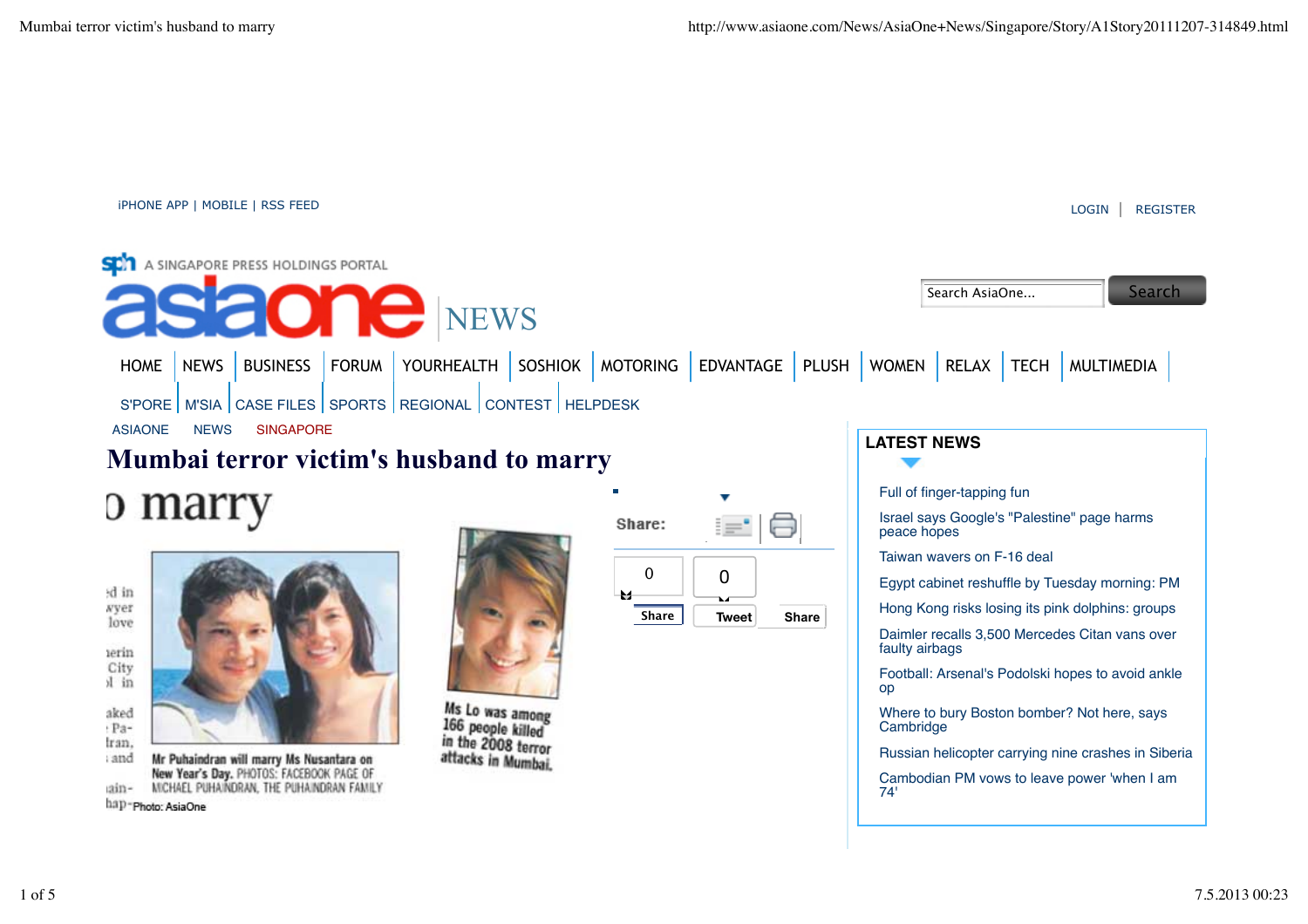#### AsiaOne Wednesday, Dec 07, 2011

Michael Puhaindran, whose wife Lo Hwei Yen was killed in the Mumbai terror attacks, will be marrying again.

The Straits Times reported today that the 40-year-old lawyer will be tying the knot with Ms Katherin Nusantara, a marketing director at City College Holdings, a private school in Bukit Merah.

| <b>RELATED STORIES</b>                                         | According to the English daily, news of the upcoming marriage was<br>leaked after Mr Puhaindran's father, Marina Parade grassroots leader        |  |
|----------------------------------------------------------------|--------------------------------------------------------------------------------------------------------------------------------------------------|--|
| Lo Hwei Yen: Fondly<br>remembered                              | S. Puhaindran sent out email invitations to family and friends.                                                                                  |  |
| Last journey of a unique<br>Singaporean                        | He wrote in the email: "My wife and I are happy to announce that<br>Michael will be marrying Katherin Nusantara on 1st January 2012."            |  |
| Your pain is our pain                                          | Ms Nusantara is an Indonesian Chinese who was part of the steering                                                                               |  |
| A farewell fit for his<br>'Princess'                           | committee at the National Youth Council's Shine Youth Festival last<br>year, The Straits Times said.                                             |  |
| He relives wife's last<br>moments with couple                  | On Nov 27, Mr Puhaindran wrote a remembrance to Ms Lo in The<br>Sunday Times' obituary pages: "I'm doing a lot better now but you're             |  |
| Hubby of terror victim: I still<br>live in that painful moment | always in my heart and I miss you immensely."                                                                                                    |  |
| Lo Hwei Yen scholarship                                        | He also wrote on a Facebook page dedicated to the memory of Ms Lo<br>that this will be the last year a formal memorial service is being held for |  |
|                                                                | her.                                                                                                                                             |  |

"It will be the last time that we actually do a formal memorial service and we're having it at St Teresa's Church.

"It some ways it's about coming back full circle to where the journey started for so many of us with Yen's funeral service.

"I really thank you all from the bottom of my heart for all the love and support you've given me that

# **MOST READ**

Rare look at passports of famous people Fala Chen's mansion rumoured to be wedding gift 20+ things your cabin crew won't tell you Upcoming phones in May Model from Jay Park video slammed... It's 133 for BN and 89 for Opposition BN wins with 133, wrests back Kedah S'pore's taxi drivers once 'handpicked' by LKY Japan's cutest high school girl

# **LIFESTYLE**







Asia's 50 Best Restaurants

China's prettiest uni

Britain's most spoiled girl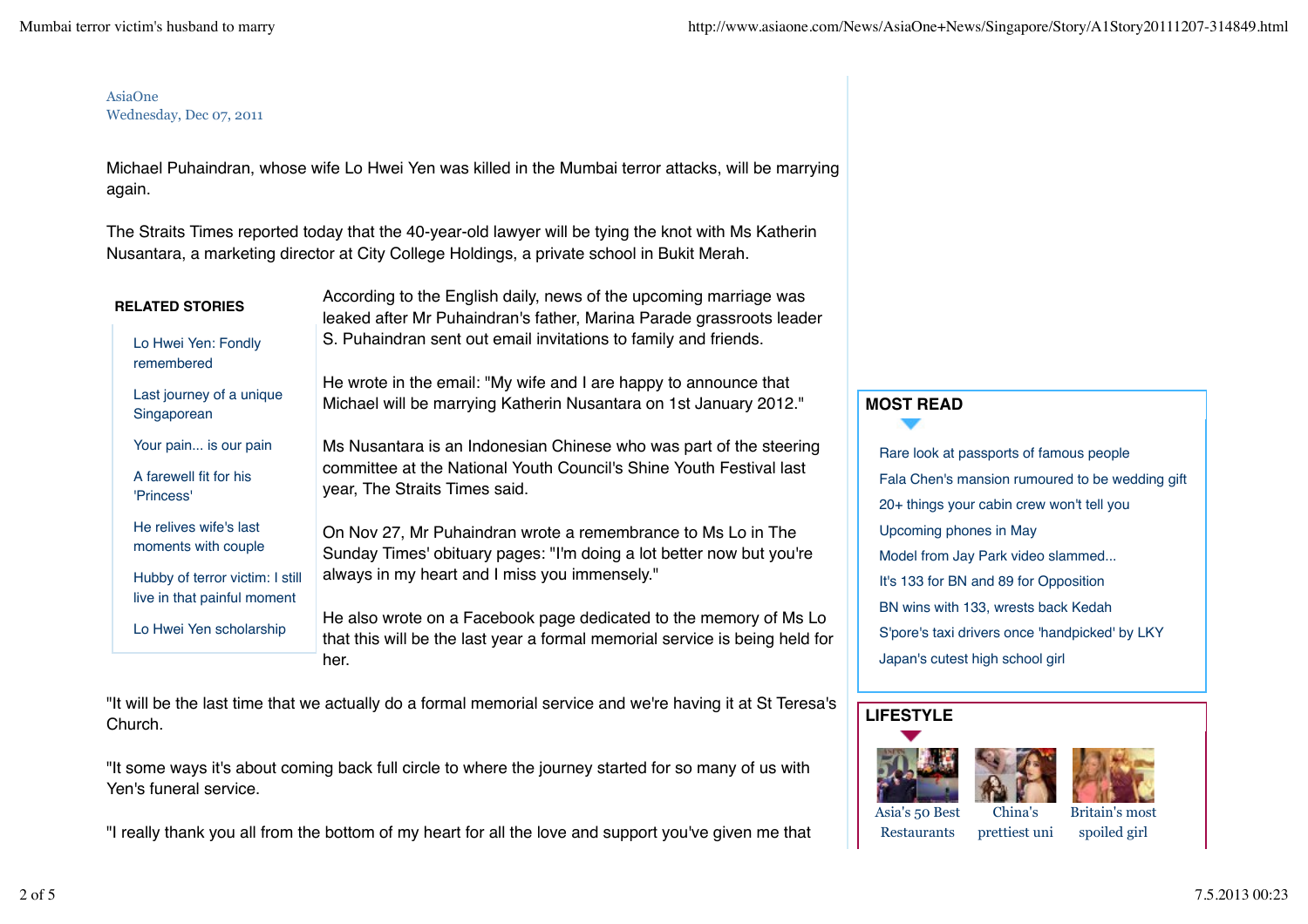has helped me to get to where I am," he wrote.

Ms Lo was the first Singaporean to die in an overseas terrorist attack.

She was among 166 people killed between Nov 26 and 29 in 2008, after terrorists took over the Oberoi Trident and the Taj Mahal Palace & Tower.

Her body was found on the 17th floor of Oberoi Trident hotel two days after being taken hostage by the terrorists.

### **Lo Hwei Yen: Fondly remembered**

Click on thumbnail to view (Photos: Michael Puhaindran, ST,TNP )





For more photos, click here. **Follow @sphasiaone**  $\zeta$  6,805 followers







25,668 people like AsiaOne.



Facebook social plugin

# **ALSO SEE**

Goa church to enforce tourist dress code Embattled Indian PM keeps top team in reshuffle

US put 'low priority' on first India nuclear test

Jailed because he has same name as boss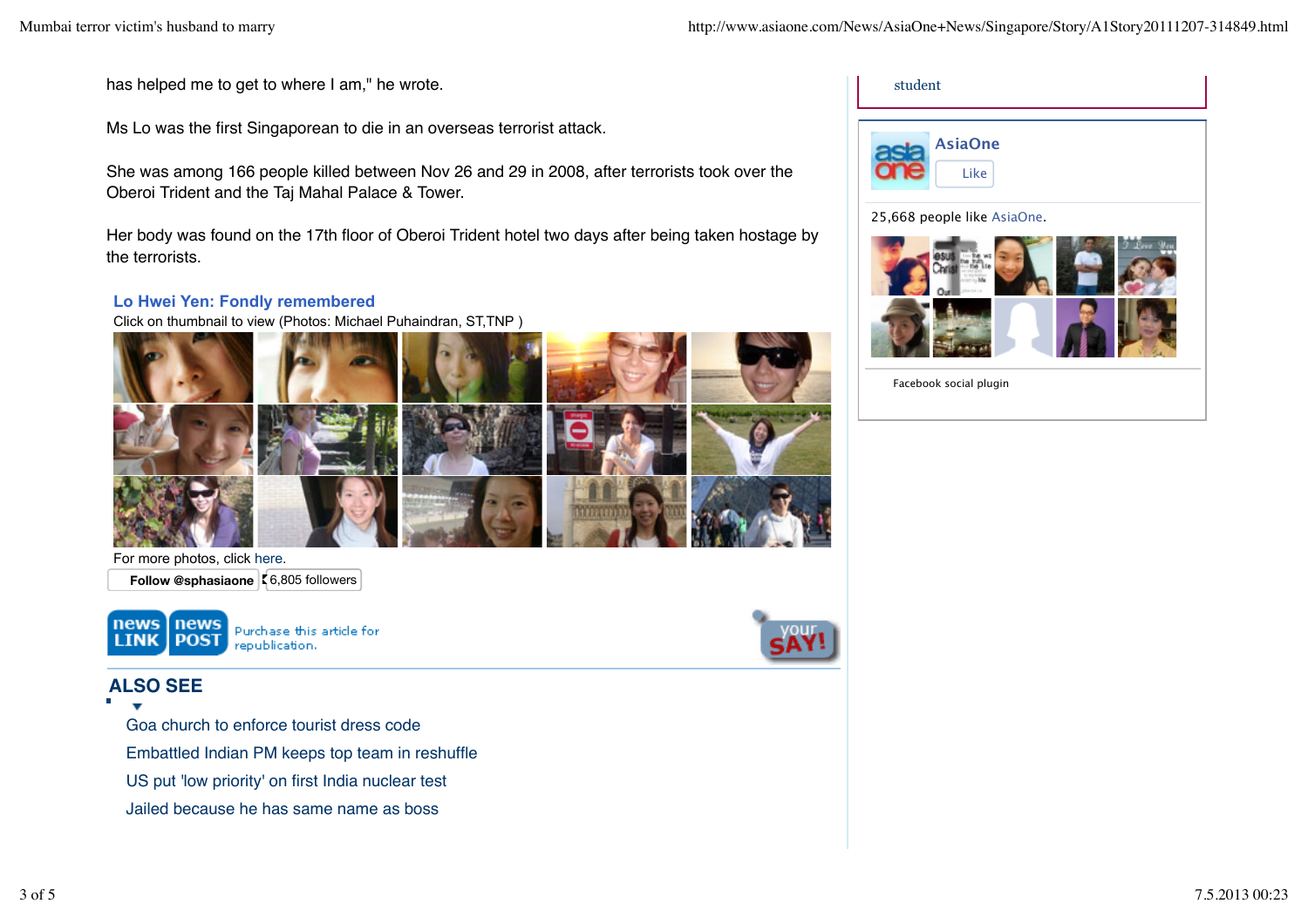Thousands protest in India over Olympics sponsor  $\triangleright$ 

 $\triangleright$